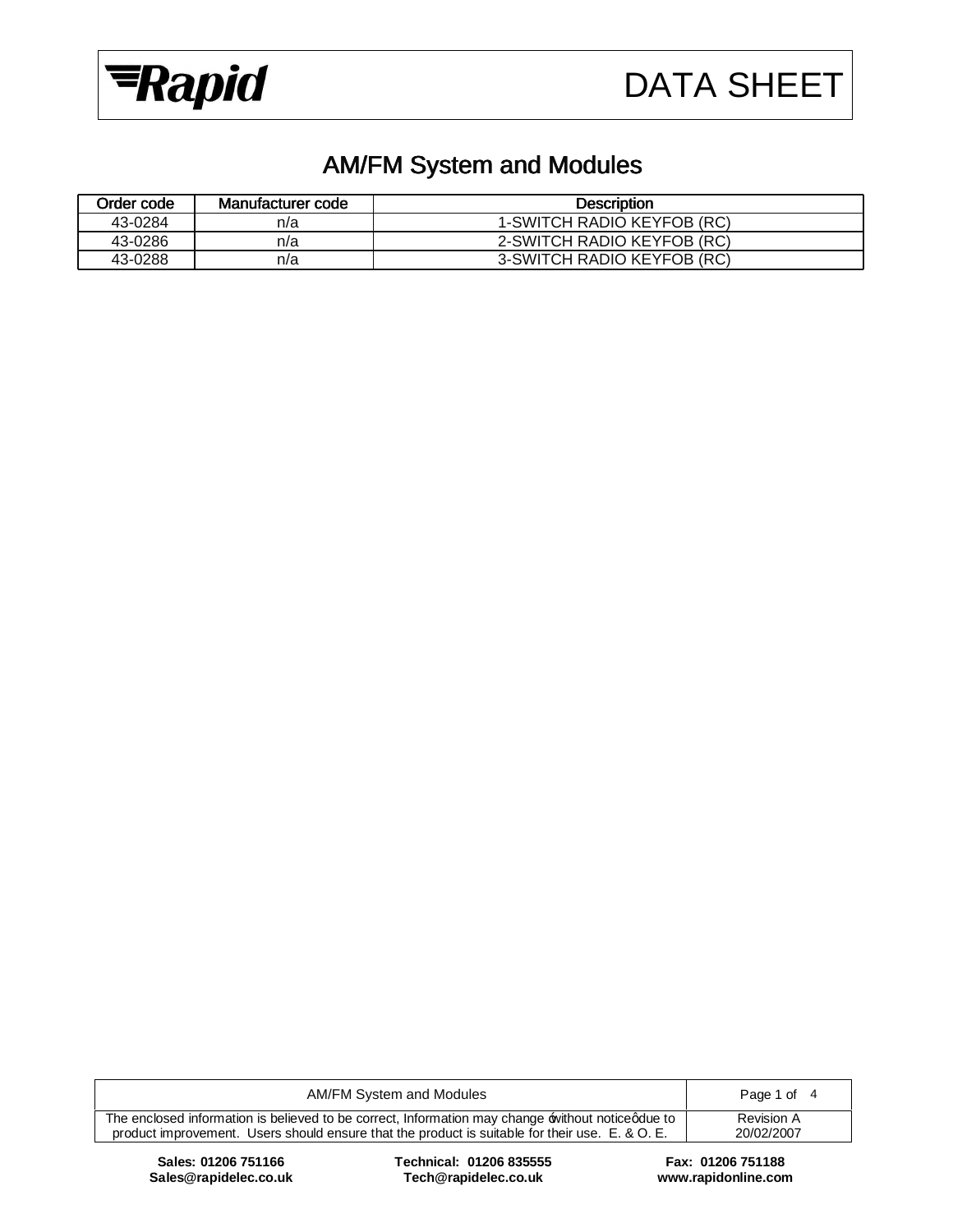

**KEYFOB ENCODERS RADIO / INFRA-RED**

- **HIGHLY SECURE REFLOG PROTOCOL**
- AM Radio or Infra Red
- 1 3 SWITCH OPTIONS
- LED INDICATION OF TRANSMISSION
- DIRECTLY COMPATIBLE WITH KEELOQ DECODER
- POWER SAVING AUTO SHUT OFF FEATURE
- AUTOMATICALLY TRANSMITS BATTERY LOW CONDITION.
- USER CUSTOMISABLE HOUSING
- BOARD LEVEL PROGRAMMING OF ID
- RANGE:
	- ⇒ AM-030 RADIO UPTO 45m
	- ⇒ AM-110 RADIO UPTO 100m
	- ⇒ INFRA RED UPTO 20 m
- RADIO EMC COMPLIANT





The RF Solutions KEELOQ range of miniature pocket Keyfob encoders are available as Radio of Infra Red transmitters.

When paired with one of the KEELOQ Rx decoder boards, a complete remote control system may be achieved, with comprehensive interfacing capabilities. This may also be high security "code hopping"

The keyfobs are housed in a tough ABS enclosure and supplied with Battery ready to operate.

An membrane overlay sticker is used to indicate the switch positions which may be customised to incorporate a specific logo or mark.



#### **BLOCK DIAGRAM**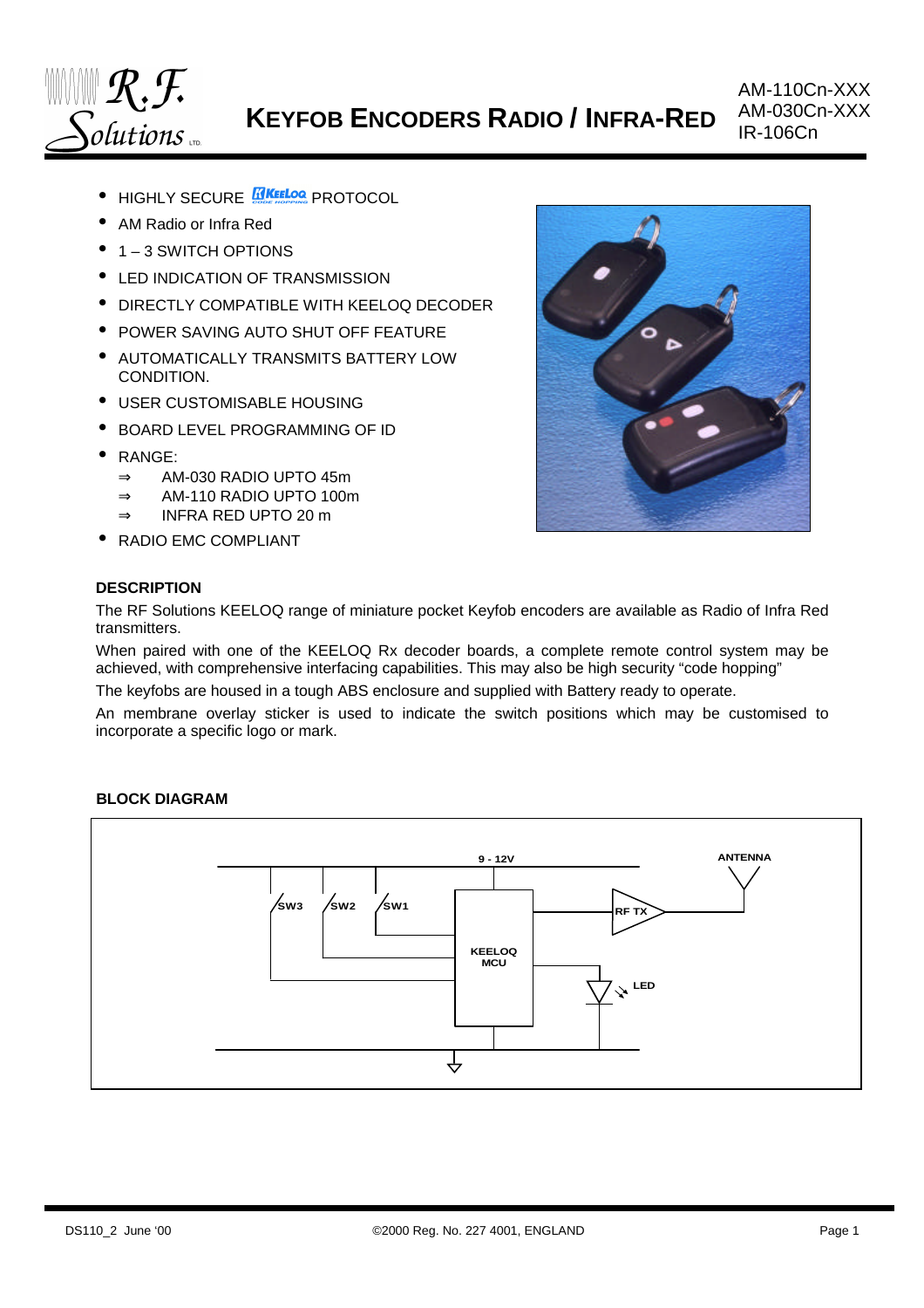

# **'110' Series Keyfob Encoders**

These products use the HCS360 Keeloq Encoder Device

| <b>Part Number</b> | <b>Description</b>         | Frea<br>(MHz) | Range**<br>(Metres) | Compatible<br><b>Decoders</b>    |
|--------------------|----------------------------|---------------|---------------------|----------------------------------|
| AM-110C1-433       | AM Transmitter Keyfob 1 Sw | 433.92        | 100                 | AM-HiRK-433<br>AMS-001B-433      |
| AM-110C2-433       | AM Transmitter Keyfob 2 Sw | 433.92        | 100                 | AMS-0011-433                     |
| AM-110C3-433       | AM Transmitter Keyfob 3 Sw | 433.92        | 100                 | AMS-008C3B-433<br>AMS-105C3A-433 |

#### **'030' Series Keyfob Encoders**

These products use the HCS301 Keeloq Encoder Device

| <b>Part Number</b> | <b>Description</b>         | Frea<br>(MHz) | Range**<br>(Metres) | Compatible<br><b>Decoders</b> |  |
|--------------------|----------------------------|---------------|---------------------|-------------------------------|--|
| AM-030C1-433       | AM Transmitter Keyfob 1 Sw | 433.92        | 45                  | AM-001B-433                   |  |
| AM-030C2-433       | AM Transmitter Keyfob 2 Sw | 433.92        | 45                  | AM-0011-433<br>AM-008C3B-433  |  |
| AM-030C3-433       | AM Transmitter Keyfob 3 Sw | 433.92        | 45                  | AM-105C3A-433                 |  |

#### **'IR' Series Infra Red Keyfob Encoders**

These products use the HCS360 Keeloq Encoder Device

| <b>Part Number</b> | <b>Description</b>         | Range**<br>(Metres) | Compatible<br><b>Decoders</b> |
|--------------------|----------------------------|---------------------|-------------------------------|
| AM-106C1-433       | IR Transmitter Keyfob 1 Sw | 20                  |                               |
| AM-106C2-433       | IR Transmitter Keyfob 2 Sw | 20                  | <b>IR-105C4A</b>              |
| AM-106C3-433       | IR Transmitter Keyfob 3 Sw | 20                  |                               |

\*\* Range stated is optimum, direct line of sight. In worst conditions this can be reduced by upto 50%

# **Mechanical Details**



# **Operation**

The Tx encoder transmits the KEELOQ code for as long as any push-button switch is depressed. Operation of the Tx encoder buttons will cause either a momentary or a latching action at the Rx decoder, depending on the configuration of the Rx decoder.

# **Battery Supply**

The keyfob is supplied with a standard cigarette lighter 12V battery type GP23A or equivalent. **Low Battery**